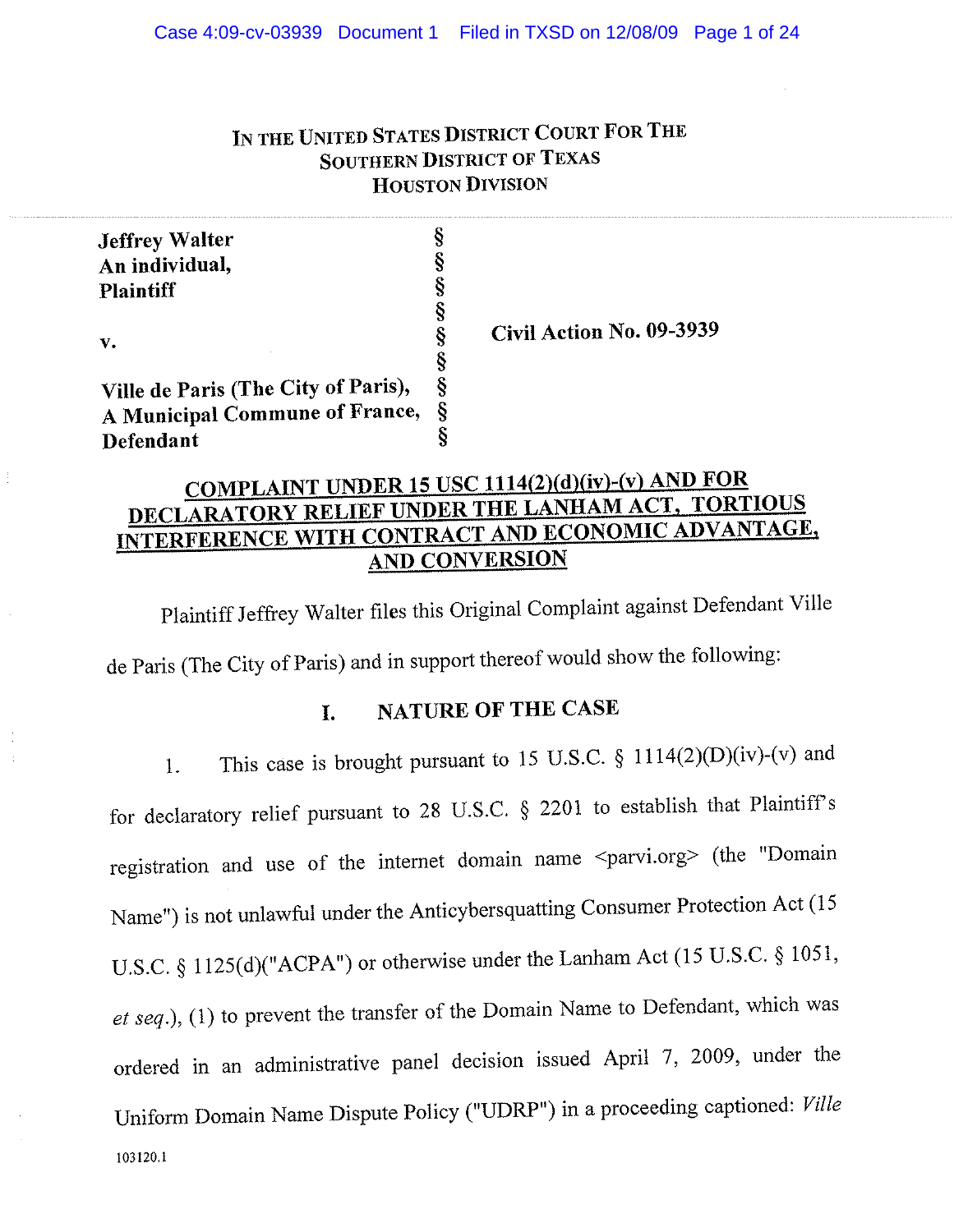de Paris v. Jeff Walter, WIPO Case No. D2009-1278. (Nov. 19, 2009), (2) to establish the UDRP process undertaken, and the resulting decision of the panel, in the above administrative proceeding was in violation of Plaintiff's contractual rights; (3) and to recover attorneys' fees, costs and damages as set forth herein.

#### **JURISDICTION AND VENUE** II.

This Court has subject matter jurisdiction over this action pursuant to 2. 28 U.S.C. § 1331 because this cause arises under 15 U.S.C. § 1114 in that Plaintiff is the registrant of a domain name that has been suspended, disabled, or transferred under a policy provided by the registrar thereof relating to alleged conflict with a trade or service mark claimed by Defendant.

This Court has personal jurisdiction over Defendant because  $3.$ Defendant expressly and voluntarily agreed to submit to the jurisdiction of this Court when it initiated an administrative proceeding pursuant to the UDRP concerning the Domain Name. Specifically, Defendant voluntarily and expressly agreed in its UDRP complaint (the "UDRP Complaint") to submit to the jurisdiction of the registrar in connection with any legal action in any way related to the UDRP proceeding. The address listed for the registrar, GKG.Net Inc. is PO BOX 1450, Bryan, TX 77806.

In preparing and filing the Complaint in the above UDRP Proceeding, 4. Complainant specifically admitted: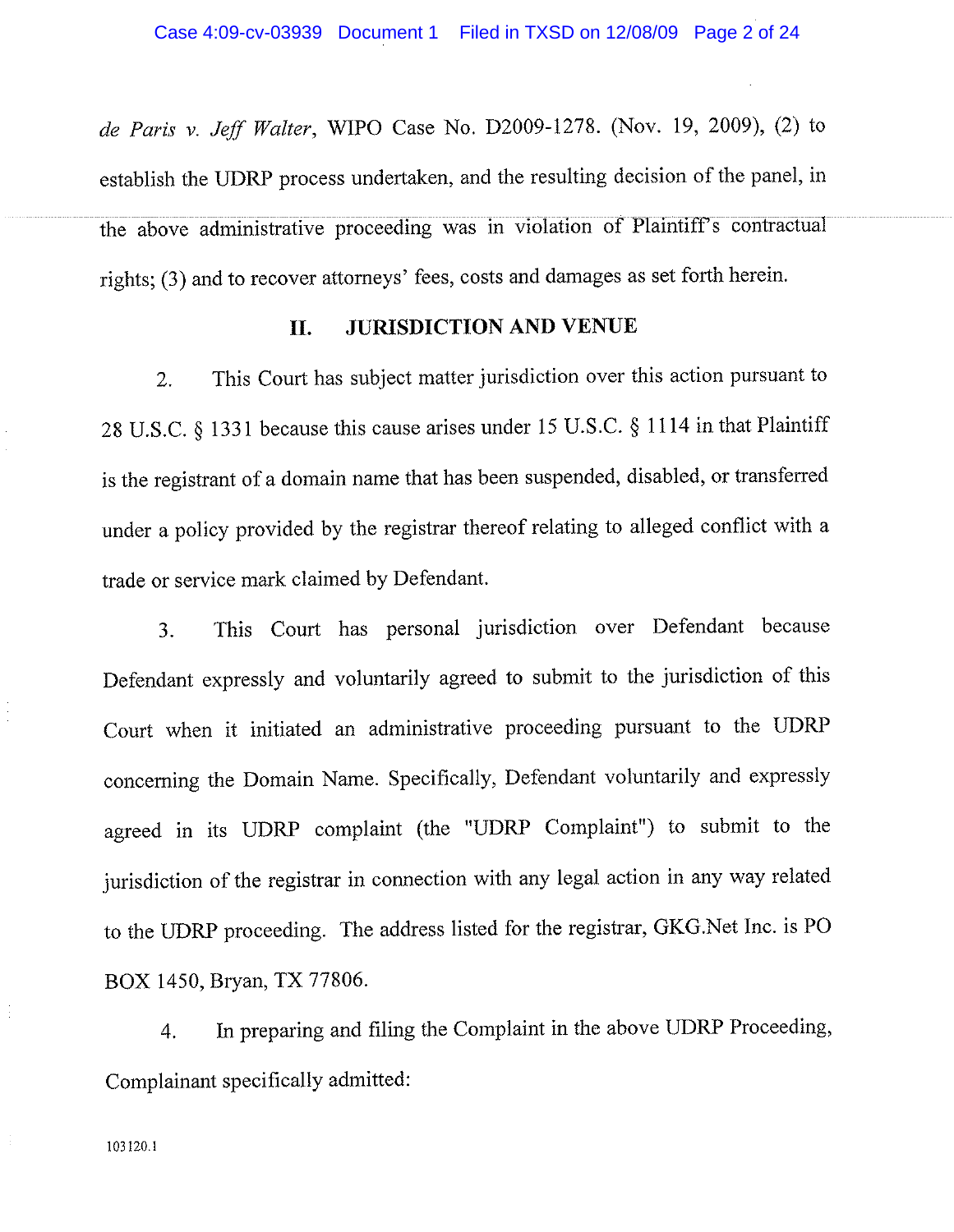## **VIII. Mutual Jurisdiction**

 $(Rules, para. 3(b)(xiii))$ 

[14.] In accordance with Paragraph  $3(b)(xiii)$  of the Rules, the Complainant will submit, with respect to any challenges that may be made by the Respondent to a decision by the Administrative Panel to transfer the domain name that is the subject of this Complaint, to the jurisdiction of the courts at the location of the principal office of the concerned registrar.

Defendant has directed activity into this judicial district with the intent 5. to deprive Plaintiff of rights under a contract having a situs in this judicial district.

Venue is proper in this Court pursuant to 28 U.S.C. § 1391(b)(1) and 6.

 $(2).$ 

#### **PARTIES** Ш.

Plaintiff Jeffrey Walter is an individual residing in Fremont  $7.$ California.

At the time the UDRP Complaint was filed, the Domain Name was 8. registered by Plaintiff with GKG.Net Inc., a domain name registrar having its principal offices in the State of Texas, County of Brazos.

The terms of the registration agreement pursuant to which the Domain 9. Name was registered specifies that the laws of the State of Texas apply as to the interpretation of the registration agreement and any dispute arising in connection therewith.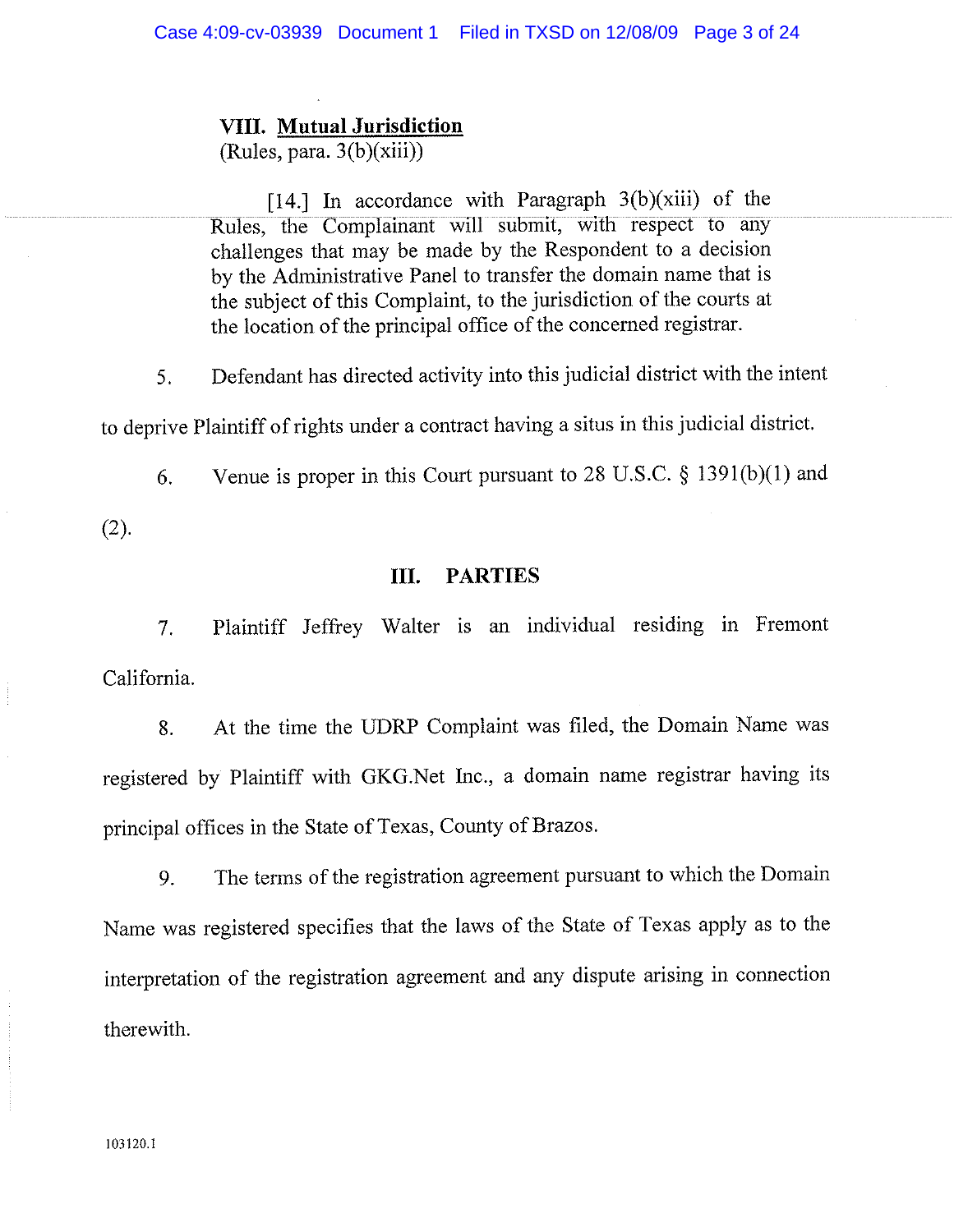The terms of the registration agreement pursuant to which the Domain 10. Name was registered a clause relative to jurisdiction and venue that specifies in Section 7 thereof that jurisdiction and venue over disputes relative to the Domain Name shall be "the United States District Court for the Southern District of Texas, or if there is no jurisdiction in such court, then in a state court in Brazos County, Texas."

On information and belief, Defendant Ville de Paris (the City of Paris, 11. France) is represented by government officials who maintain an office for business at 4 Place de l'Hotel de Ville, Paris, France. Defendant will be asked to accept service of the Complaint so no issuance of a citation is requested at this time.

#### IV. **FACTS**

Plaintiff is a computer network systems professional residing in 12. California. In his spare time, Plaintiff develops open source software and assists others in developing internet websites. Plaintiff has registered and maintained his such for avocational interests internet domain names **as** SeanAndMaryCampbell.com and ClubBeyondAnsbach for a Christian youth ministry run by friends Sean and Mary Campbell in Ansbach, Germany; The WalterFamily.com, to provide email services within his family; HELunch.com to provide a lunch ordering system at the workplace of his employer, Hurricane Electric; and for other hobbies and avocational interests.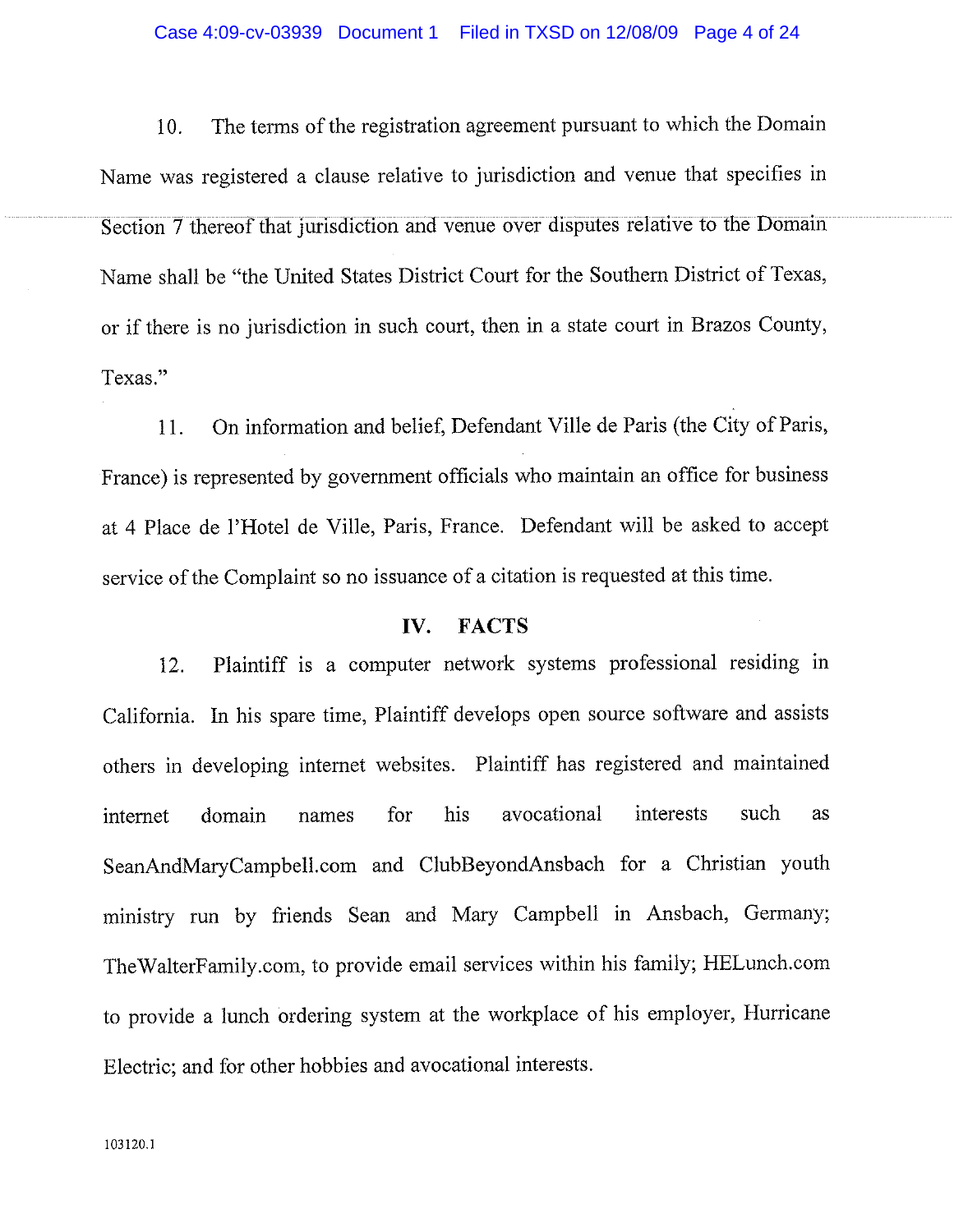In 2006, Plaintiff was considering building an online social 13. networking website for use by Plaintiff and his acquaintances and set about selecting a name for it.

To select a name, Plaintiff obtained a machine-generated Latin 14. translation of an inspirational phrase of a science fiction character named "Oma de Sala" from the MGM "Stargate" franchise:

The universe is vast and we are so small. There is only one thing we can ever truly control, whether we are good or evil.

The translation received by the Respondent from an online service 15. called the "Quintus' Latin Translation Service" read as follows:

"Universum ingens est et nos tam parvi sumus. Est una sola res quam umquam vere regere possumus, utrum boni simus an mali."

Investigating this translation further, Plaintiff formed the reasonable 16. belief that the word "parvi" is the Latin masculine plural form of the word "small", which Plaintiff selected as encapsulating his inspirational quote in a single word.

On or about June 1, 2006, Plaintiff entered into a registration contract 17. with GoDaddy.com of Scottsdale, Arizona for the purpose of having the internet domain name PARVI.ORG entered into the .com registry and maintained by the registry for the benefit of Plaintiff.

In September 2006, Defendant wrote to Plaintiff claiming it owned 18. trademark registrations in France for goods or services allegedly provided within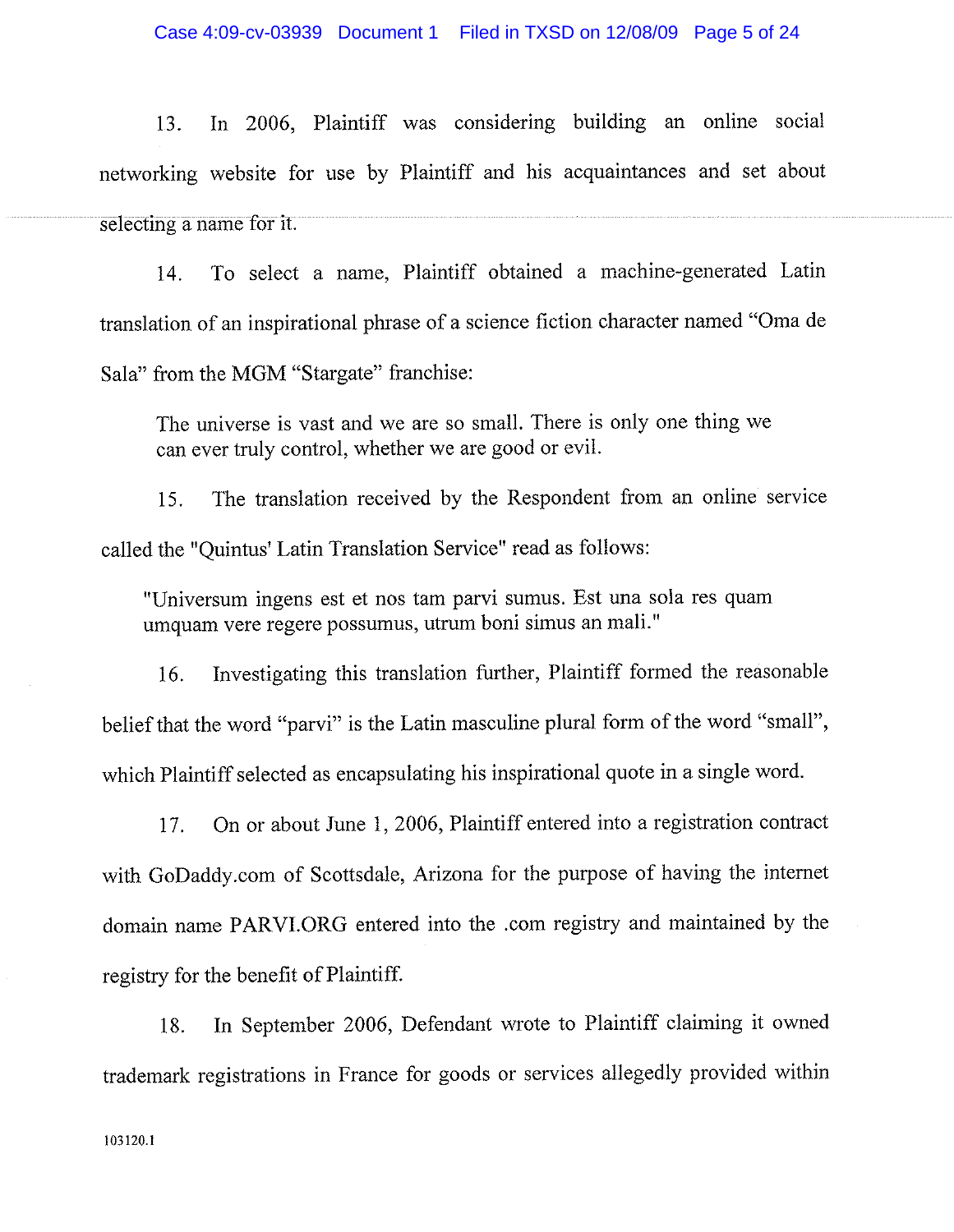the municipality of Paris, France. The claimed French trademark registrations were for compound and figurative representations of "PARVI PARIS VILLE Upon information and belief, the French NUMERIOUE" and "PARVI". trademark registration for "PARVI" specifies the following goods and services: "Communication par terminaux d'ordinateurs (Internet)", and is believed to relate to alleged operation of a municipal internet access program in the city of Paris, France. Defendant demanded Plaintiff transfer the Domain Name to Defendant.

Prior to such correspondence, Plaintiff had never known of the 19. Plaintiff's claims in its alleged French trademark registrations. Plaintiff has never been to France, conducts no business in France and does not speak French.

On information and belief, Defendant does not engage in commerce in 20. the United States in connection with any goods or services under its claimed "PARVI VILLE NUMERIQUE" or "PARVI" marks.

On information and belief, Defendant's services, if any, under the 21. claimed marks are entirely provided within the municipality of Paris, France.

In response to Defendant's communication, Plaintiff informed 22. Defendant he does not conduct any activities in France and that he planned to provide a social networking service in the United States.

In November 2007, Defendant replied it "has understood the 23. registration of you [sic] domain name 'parvi.org' was accomplished with no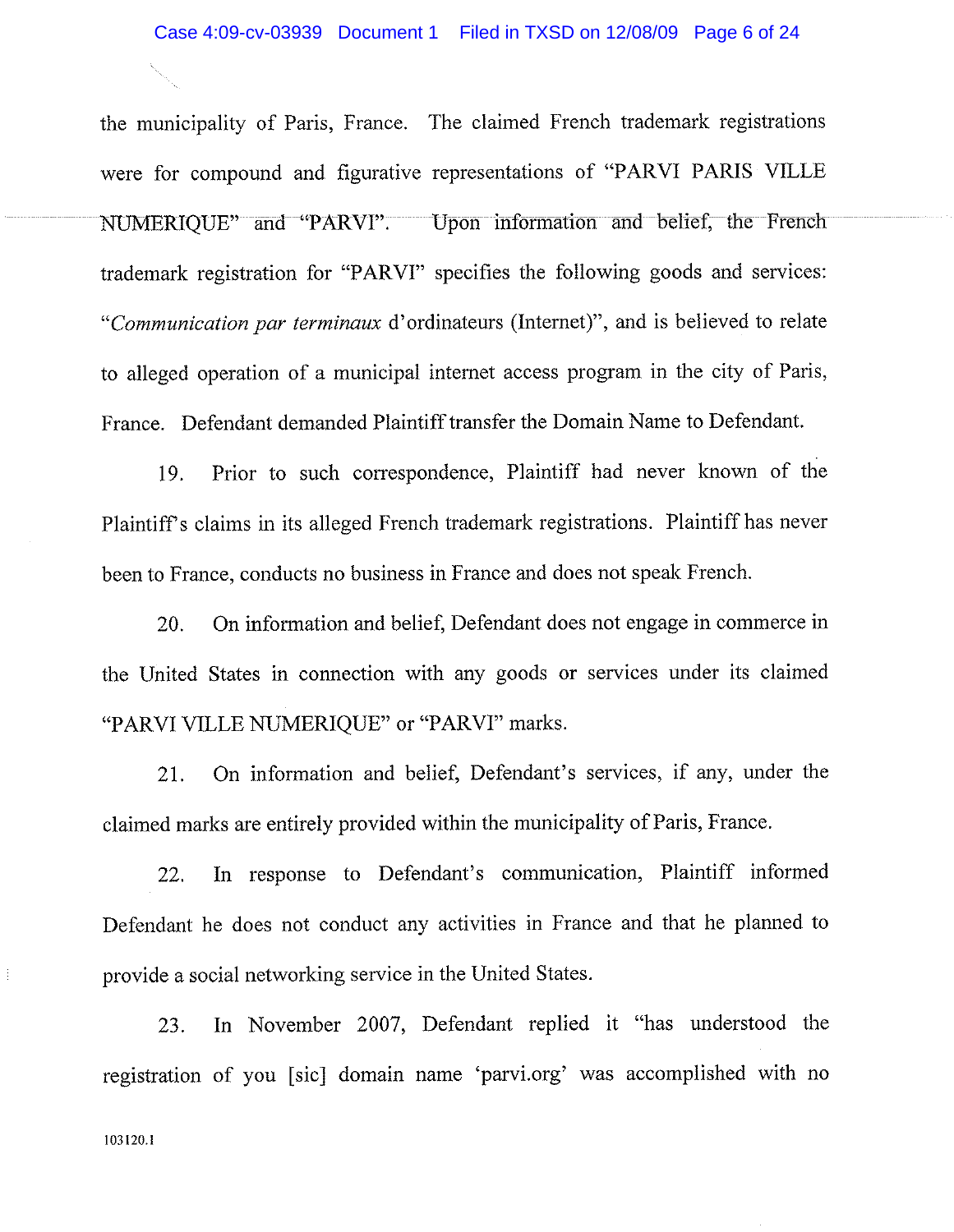intention of causing any confusion." Defendant proposed that Plaintiff should place a disclaimer on any website used with the Domain Name. Plaintiff proposed mutual disclaimers on respective websites, and the Defendant did not respond further.

Prior to registering the Domain Name, Plaintiff had obtained a Sun 24. COBALT Server, which is a discontinued product of Sun Microsystems, Inc. As a hobby project, Plaintiff began developing open source system software for use in maintaining operation of Sun COBALT servers.

25. In mid-2007 Plaintiff determined that other online social networking services were duplicative of his planned use for the Domain Name, and rather than create his intended small-scale personal social networking site, Plaintiff decided to use the Domain Name for a website to publish his Sun COBALT server open source software, to provide instructions for its use, to provide a mechanism for commentary and improvement of the software, and to discuss and provide access to other hobby projects of the Plaintiff.

Plaintiff reasonably believed that the domain name "Parvi.org" was 26. well suited for his open-source software project because it was intended to be limited (small) in scope and the .org domain name extension fit nicely with his desire to make his original software available without charge.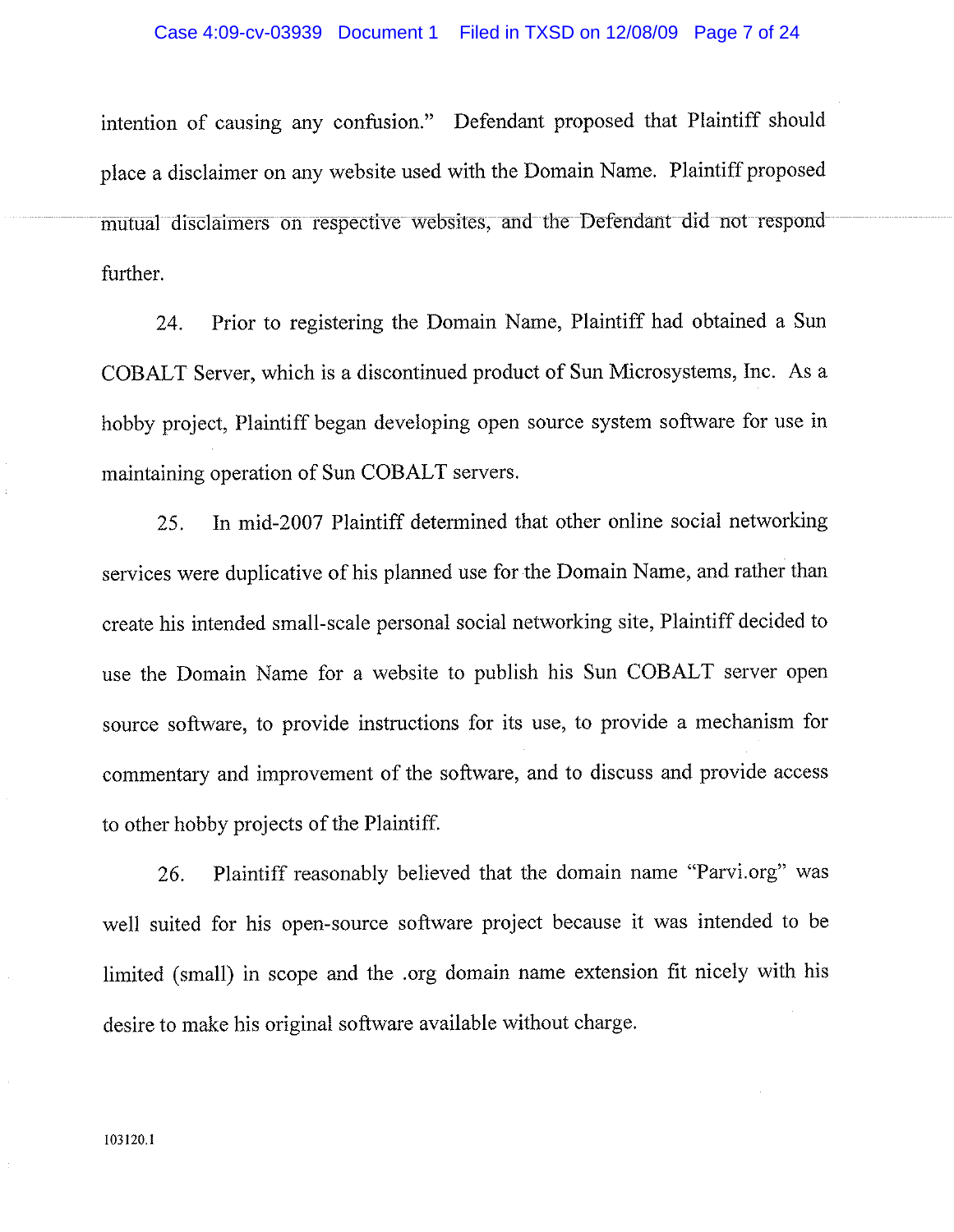### Case 4:09-cv-03939 Document 1 Filed in TXSD on 12/08/09 Page 8 of 24

At all times in operating his website at Parvi.org, the site has remained 27. small in size and limited in scope.

At all times in operating his website at Parviorg, the Plaintiff has 28. made his software, instructions, and commentary available for free at the website corresponding to the Domain Name since mid-2007.

In mid-2008, Plaintiff decided to transfer registration of the Domain 29. Name from GoDaddy to the management of internet domain name registrar GKG.Net of Bryan, Texas. Plaintiff arranged for the transfer of registration services and entered into a contract with GKG.Net for the continued registration of The Plaintiff transferred the domain name to registrar the Domain Name. GKG. Net Inc. because the new registrar offered support for an advanced internet protocol Plaintiff desired to use.

The domain registration contract ("Contract") between GKG. Net Inc. 30. and Plaintiff for the registration of the Domain Name provides:

### **6. Adjudication of Disputes**

In the event of adjudication of disputes concerning or arising from use of services contracted to you, you shall submit, without prejudice to other potentially applicable jurisdictions, to the jurisdiction of the courts (1) of the location of GKG, and (2) of the location of your domicile.

### 7. Controlling Law and Venue

Except as otherwise set forth in Section 6 above, or in the Dispute Policy with respect to disputes, this Agreement, your rights and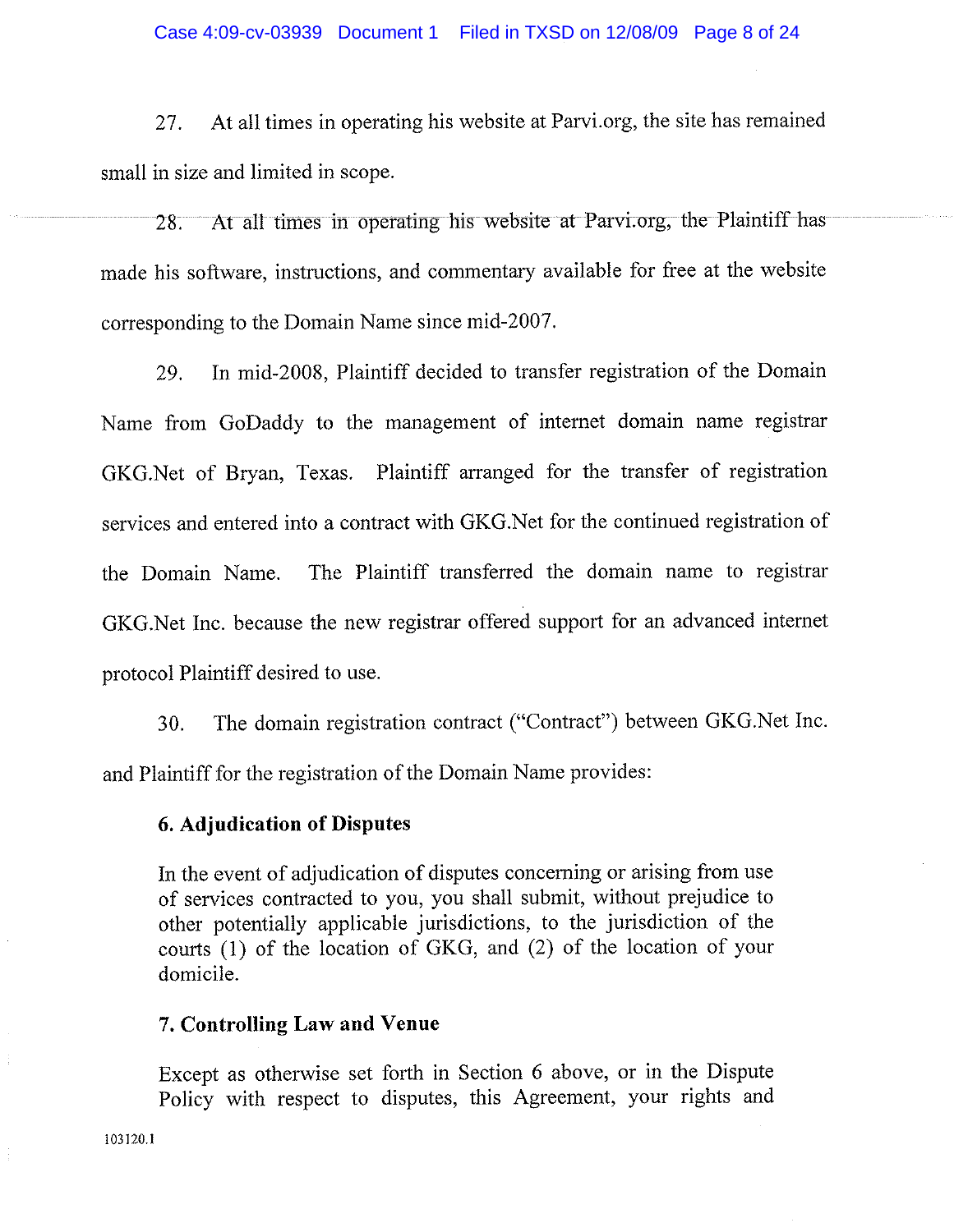obligations and all actions contemplated by this Agreement shall be governed by the laws of the United States of America and the State of Texas, as if the Agreement was a contract wholly entered into and wholly performed within the State of Texas. Except as otherwise set forth in Section 6 above, or in the Dispute Policy with respect to domain disputes, any action to enforce this Agreement or any matter relating to your use of the GKG site shall be brought exclusively in the United States District Court for the Southern District of Texas, or if there is no jurisdiction in such court, then in a state court in Brazos County, Texas."

The Contract incorporates as a "Dispute Policy" the UDRP, under 31. which a third party may request transfer of rights under said contract to such party on the basis of a claim of trade or service mark rights.

As a result of the incorporation, the UDRP becomes a part of the 32. registration agreement to which Plaintiff is a party.

Plaintiff is without freedom to negotiate the registration agreement 33. and/or to modify or eliminate any aspect of the UDRP as a part of the registration agreement.

If plaintiff, or anyone else for that matter, desires a domain name, they 34. must agree to the terms of the registration agreement which in all instances incorporate the UDRP.

The UDRP is a mandatory administrative proceeding, which provides 35. in pertinent part:

Court Proceedings. The **Availability** of mandatory  $kappa$ administrative proceeding requirements set forth in Paragraph 4 shall not prevent either you or the complainant from submitting the dispute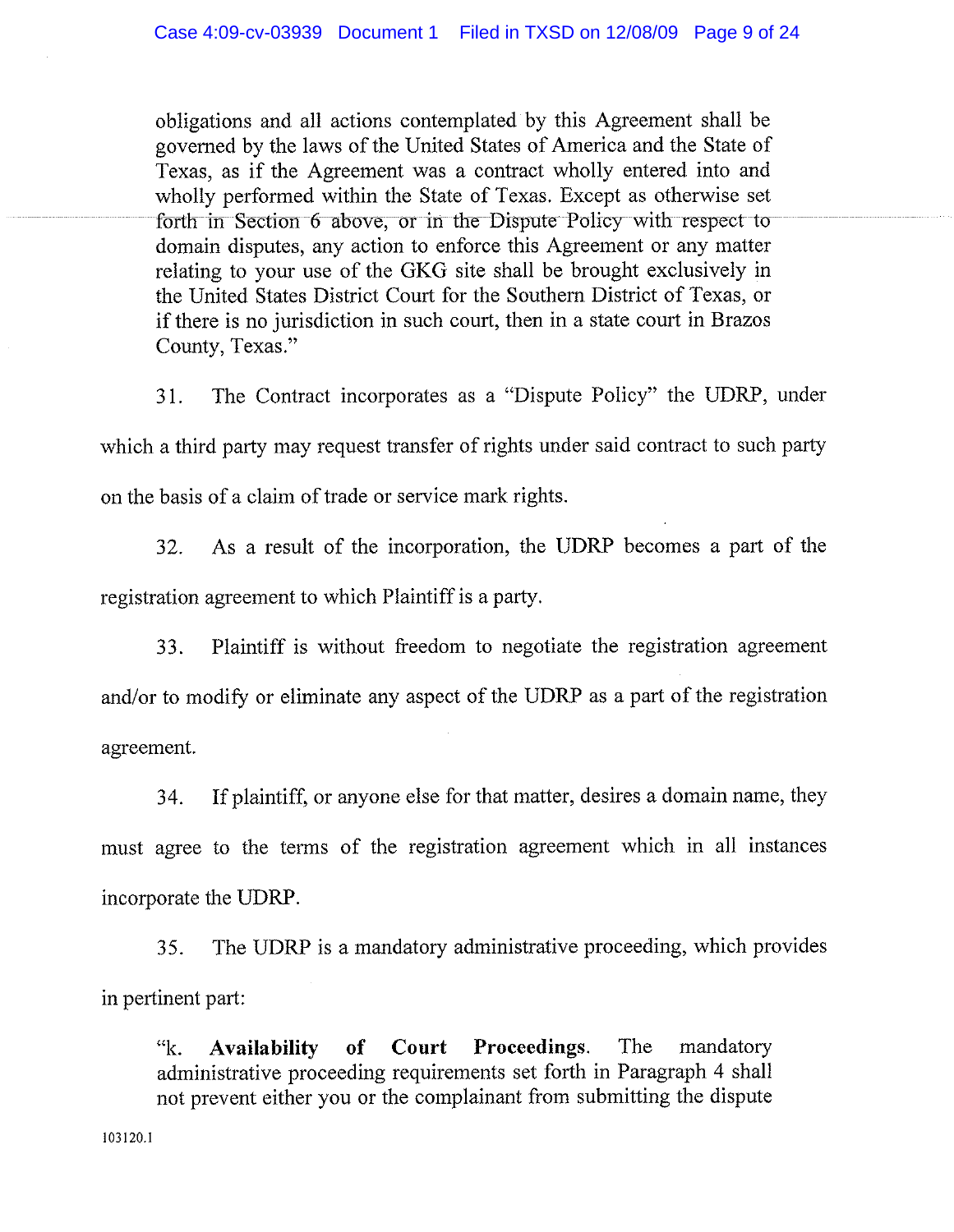to a court of competent jurisdiction for independent resolution before such mandatory administrative proceeding is commenced or after such proceeding is concluded. If an Administrative Panel decides that your domain name registration should be canceled or transferred, we will wait ten (10) business days (as observed in the location of our principal office) after we are informed by the applicable Provider of the Administrative Panel's decision before implementing that decision. We will then implement the decision unless we have received from you during that ten (10) business day period official documentation (such as a copy of a complaint, file-stamped by the clerk of the court) that you have commenced a lawsuit against the complainant in a jurisdiction to which the complainant has submitted under Paragraph  $3(b)(xiii)$  of the Rules of Procedure. (In general, that jurisdiction is either the location of our principal office or of your address as shown in our Whois database. See Paragraphs 1 and 3(b)(xiii) of the Rules of Procedure for details.) If we receive such documentation within the ten (10) business day period, we will not implement the Administrative Panel's decision, and we will take no further action, until we receive (i) evidence satisfactory to us of a resolution between the parties; (ii) evidence satisfactory to us that your lawsuit has been dismissed or withdrawn; or (iii) a copy of an order from such court dismissing your lawsuit or ordering that you do not have the right to continue to use your domain name."

In July 2009, Defendant again wrote to Plaintiff in apparent ignorance 36.

of its prior correspondence again demanding transfer of the Domain Name. Plaintiff replied by stating again that the Domain Name was being used for open source software developed by the Plaintiff, and that Plaintiff was not conducting any activity in France, that Plaintiff was not violating French law, and that Defendant had no apparent rights in the United States.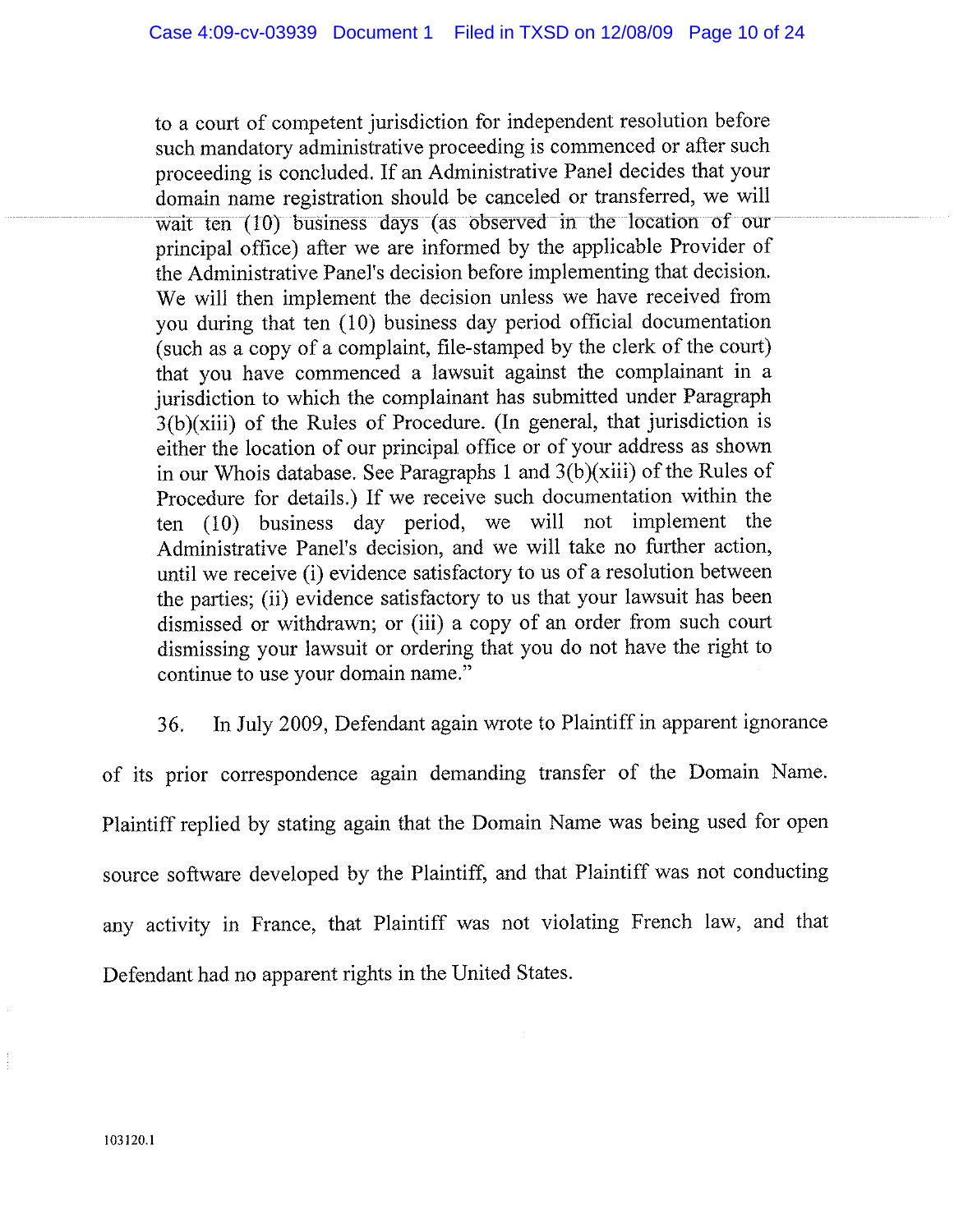### V. THE UDRP PROCEEDING

On or about September 25, 2009, Defendant issued a UDRP  $37.$ Complaint challenging Plaintiff's registration of the Domain Name. In the UDRP Complaint, Defendant admitted to the jurisdiction of this court as quoted above.

38. Defendant did not present any evidence in the UDRP proceeding that Plaintiff registered the Domain Name with any right of the Defendant in mind or that Plaintiff had a bad faith intent to profit from Defendant's claimed rights in France.

39. Defendant did not present any evidence in the UDRP proceeding that Plaintiff has used the Domain Name in a manner intended to profit from Defendant's trademark.

40. Defendant did not present any evidence in the UDRP proceeding that Plaintiff had ever promoted goods and services related to Defendant or that Plaintiff had ever intended to confuse consumers seeking Defendant.

41. Defendant did not present any evidence in the UDRP proceeding of actual consumer confusion.

42. Defendant did not present any evidence in the UDRP proceeding that Plaintiff had attempted to sell the Domain Name to Defendant.

Despite its prior admission that Plaintiff had not registered the 43. Domain Name with the intention to cause confusion, Defendant falsely alleged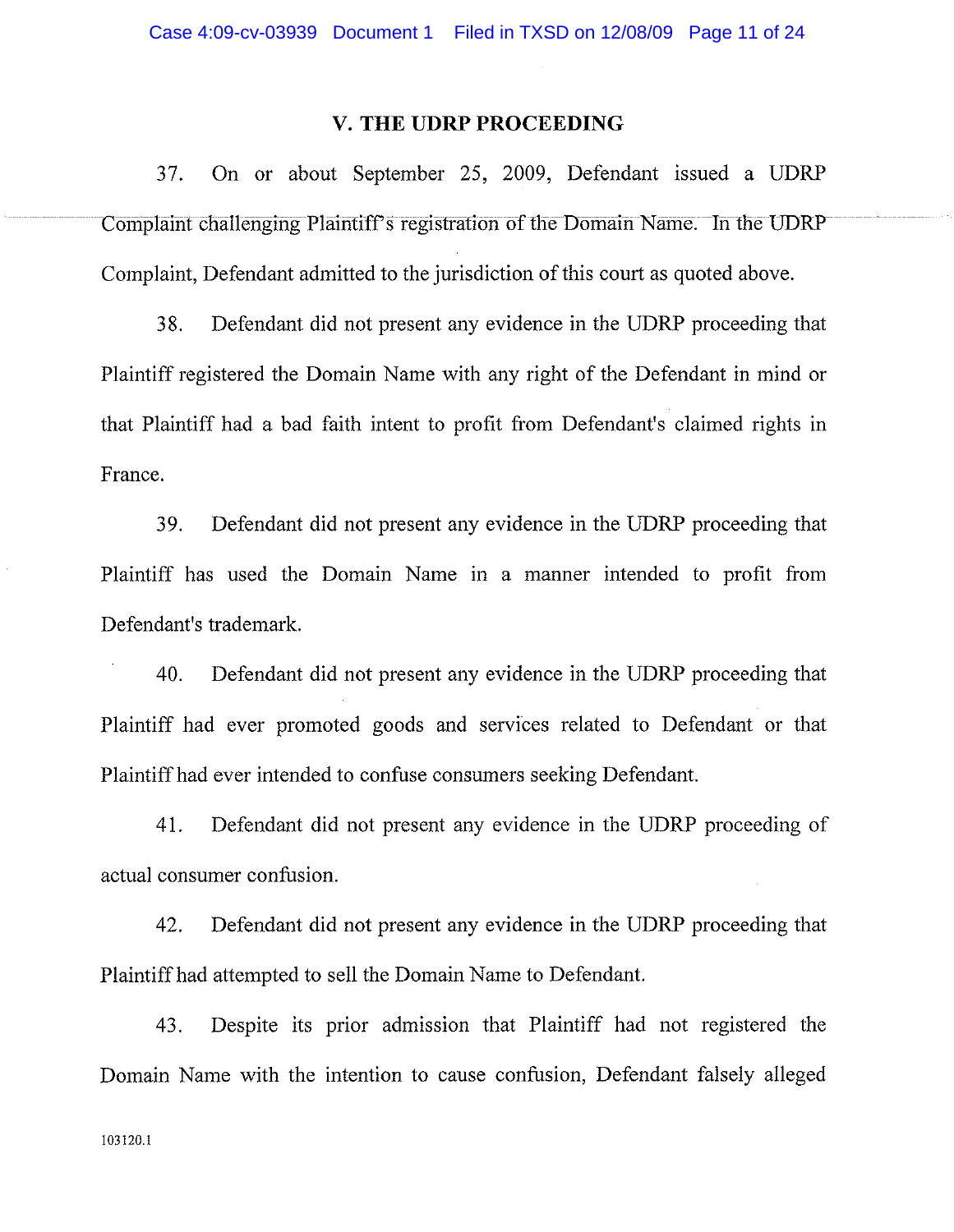Plaintiff had registered and used the Domain Name in bad faith, premised on Defendant's alleged trade or service marks in France.

44. Despite the figurative and compound marks appearing in Defendant's French trademark registrations, Defendant falsely alleged the Domain Name was identical or confusingly similar to such figurative and compound designations.

On November 19, 2009, a UDRP Panelist appointed by the World 45. Intellectual Property Organization issued a decision directing that the registration of the Domain Name be transferred to Defendant.

In its decision, the UDRP Panelist disregarded evidence of Plaintiff s 46. good faith registration and use of the Domain Name and, despite the absence of any evidence supporting a finding of bad faith on the part of Plaintiff.

In its decision, the UDRP Panel disregarded the terms of the UDRP, 47. incorporated into Plaintiff's domain registration contract, which required the Defendant to show the domain name was "registered and used in bad faith". Instead, at the Defendant's urging, the UDRP Panelist was induced to misinterpret the UDRP as requiring a showing the domain name to be "registered or used in bad faith."

Prior to the UDRP decision the Panelist selected by WIPO had 48. declared an intention to re-interpret the UDRP as not requiring a claimant to demonstrate that a domain name was "registered and used in bad faith" but to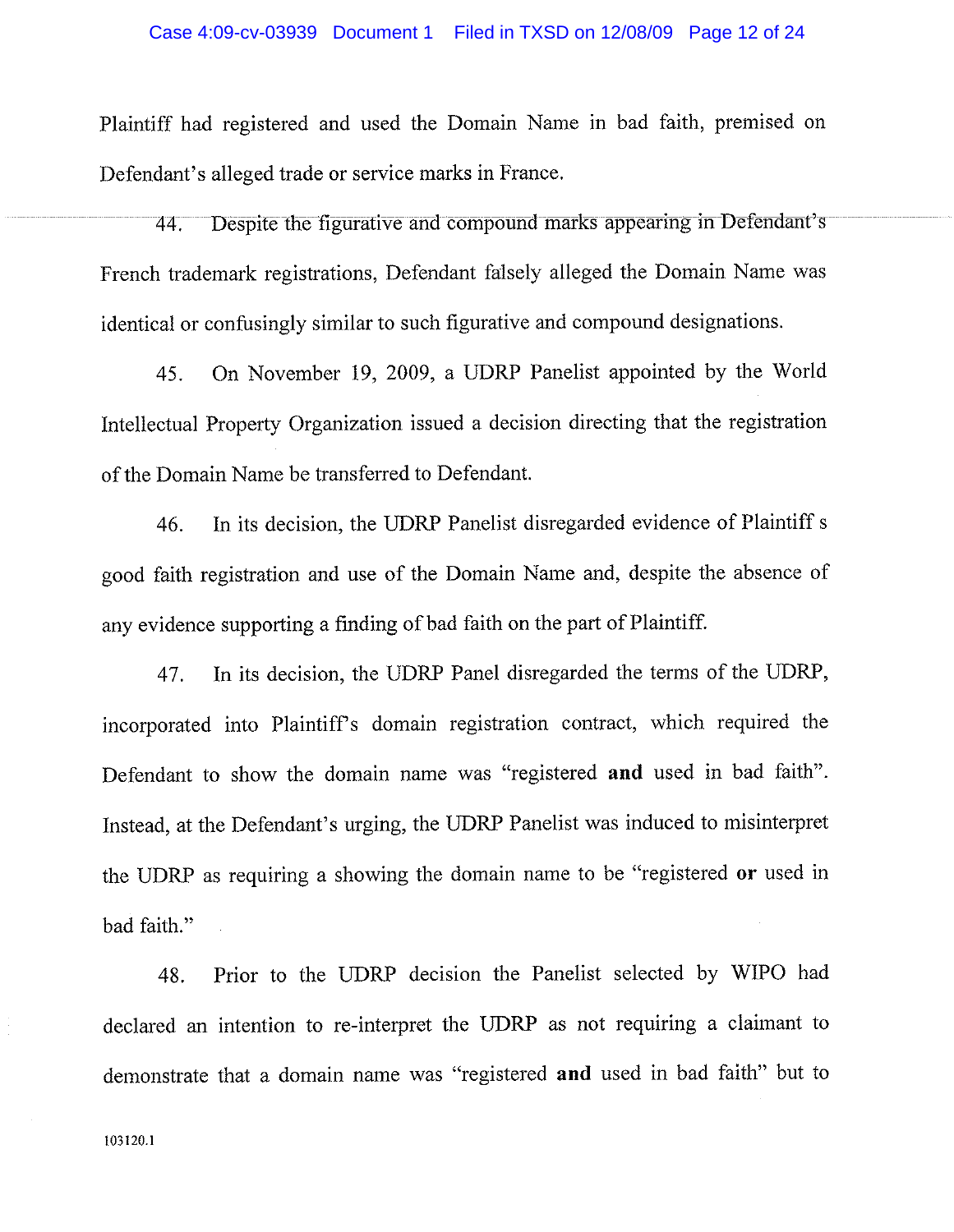define such requirement as requiring a claimant to show that a domain name was "registered or used in bad faith".

Accordingly, despite the Defendant's prior admission that the Domain 49. Name was not registered with an intent to confuse consumers, the Panelist ordered transfer of the domain name on the basis of alleged post-registration "bad faith" activity which was not in evidence, for the purpose of furthering the Panelist's proposed re-interpretation of the UDRP to embrace "bad faith registration or use."

#### **FIRST CAUSE OF ACTION** VI. REVERSE DOMAIN HI-JACKING UNDER 15 U.S.C. § 1114(2)(D)(IV)-(V)

Plaintiff incorporates the allegations contained in paragraphs 1 50. through 49 herein.

Plaintiff's Domain Name has been locked beyond Plaintiff's full 51. enjoyment of the benefits of registration thereof in consequence of false statements made by Defendant under a dispute policy (the UDRP) followed by the domain registrar GKG.Net Inc. The Domain Name has been ordered transferred, and would be transferred to Defendant but for this Action.

Plaintiff has provided Defendant with notice of this Action. 52.

Plaintiff has incurred costs, including, without limitation, attorneys' 53. fees and court costs, in seeking to prevent transfer of the Domain Name.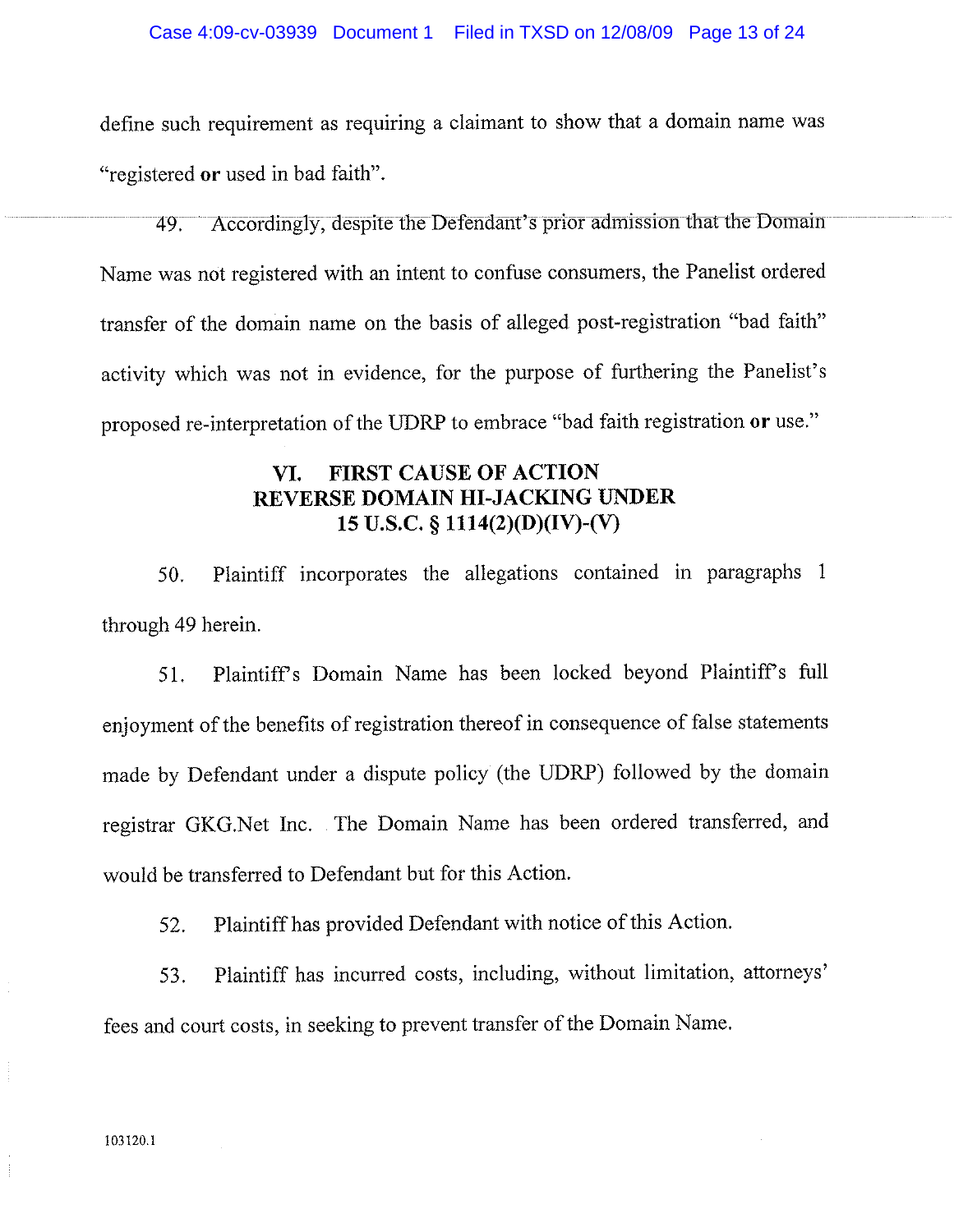## VII. SECOND CAUSE OF ACTION DECLARATORY RELTEF 28 .S.C. § 2201 NON VIOLATION OF LANHAM ACT

Plaintiff incorporates the allegations set forth in paragraphs 1 through  $54^{-}$ 53 above.

55. Plaintiff has not sought to profit in any manner from registration and use of the Domain Name, and has not intended to profit in bad faith from any trade or service mark.

56. On information and belief, Defendant does not engage in interstate commerce in the United States of America in connection with the manufacture, sale, or transportation of any goods or services denominated as originating with "PARVI VILLE NUMERIQUE", "PARVI", or any colorable variation thereof.

Defendant does not employ "PARVI" as a trade or service mark under 57. the Lanham Act.

58. Defendant does not own a registration of "PARVI" as a trade or service mark under the Lanham Act.

59. Defendant's claimed marks are not famous under the Federal Anti-Dilution Act, 15 U.S.C. § 1125.

Plaintiff has conducted no activities outside of the United States 60. concerning the domain name.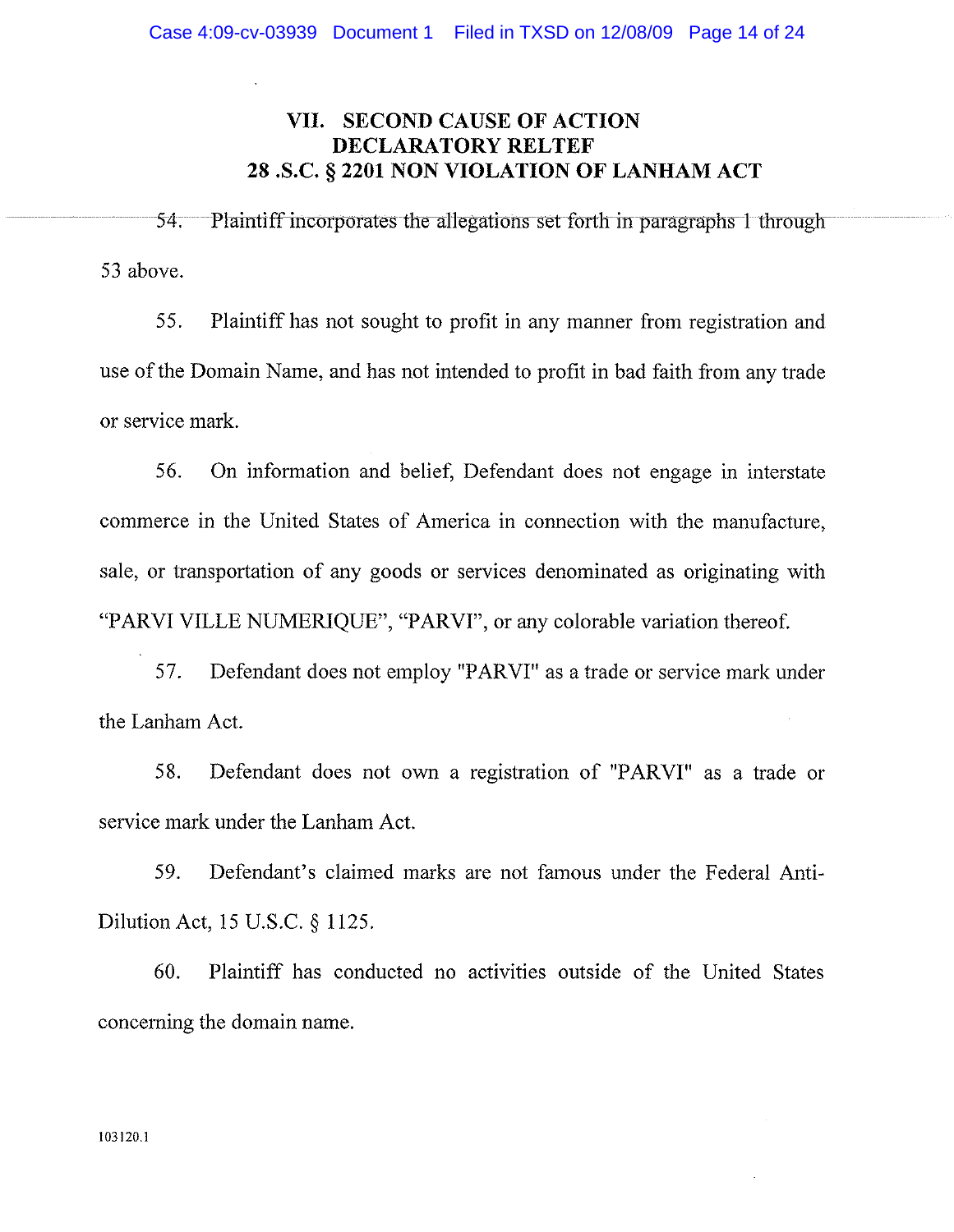Plaintiff reasonably believes its registration and use of the Domain 61. Name was and is lawful under the Lanham Act.

There is an actual controversy with respect to whether the Defendant  $62.$ is entitled to transfer of the Domain Name based on Defendant's rights under the Lanham Act.

In the absence of a declaration from the Court, GKG. Net, Inc. will 63. transfer the Domain Name to the control of Defendant, and Plaintiff will suffer immediate and irreparable harm.

Plaintiff's registration and use of the Domain Name does not, and is 64. not likely to cause confusion, or to cause mistake, or to deceive as to the affiliation, connection or association of Plaintiff with Defendant, or as to the origin, sponsorship, or approval of Plaintiff's goods, services, or commercial activities by Defendant.

Plaintiff's registration and use of the Domain Name do not 65. misrepresent the nature, characteristics, qualities, or geographic origin of Plaintiff's or Defendant's goods, services, or commercial activities.

## VIII. THIRD CAUSE OF ACTION **TORTIOUS INTERFERENCE**

Plaintiff incorporates the allegations set forth in paragraphs 1 through 66. 65 above.

103120.1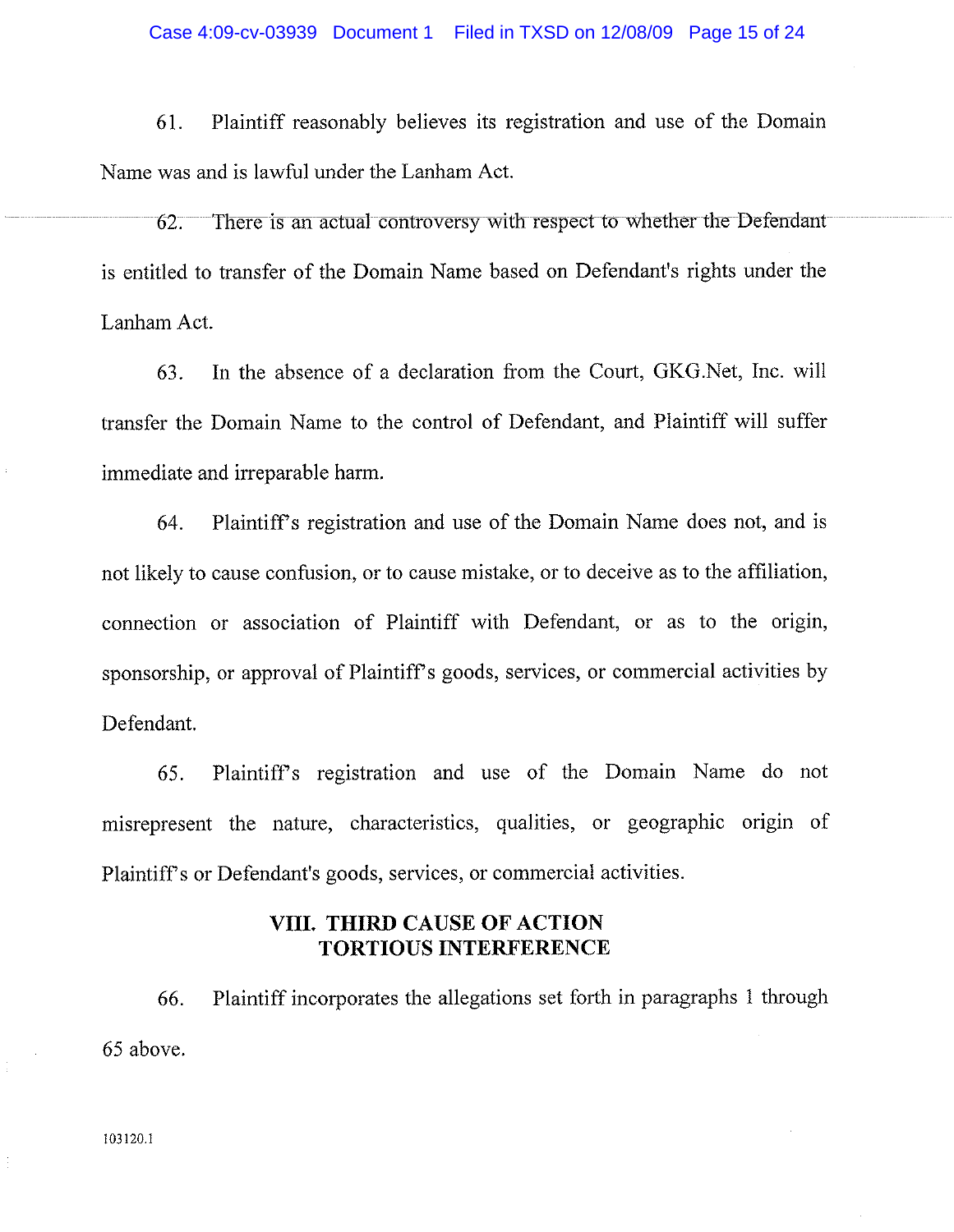67. Having admitted Plaintiff's domain registration was made without intent to confuse, Defendant alleged otherwise in its UDRP Complaint for the purpose of depriving the Plaintiff of its rights under the domain registration contract.

Defendant's misrepresentations in the UDRP Complaint were made 68. for the purpose of inducing a mis-application of the dispute policy of Plaintiff's domain registration contract, to cause breach thereof in that the UDRP was misinterpreted and mis-applied in the course of the UDRP Proceeding thereby causing a breach of Plaintiff's domain registration contract.

69. When registering the Domain Name, Plaintiff was forced to agree to a specific registration agreement that incorporated by reference the UDRP as written.

70. Had Plaintiff sought the registration services of any other registrar, the registration agreement may differ but the UDRP would still be incorporated within the registration agreement forming a part of the contract.

71. The registration agreement, at least to the extent it incorporates by reference the UDRP is a contract of adhesion.

The UDRP was created and written in 1999. The language of the 72. UDRP has not been modified.

73. The declared intention of the UDRP was to address those disputes involving a narrow class of disputes in which the domain name registration clearly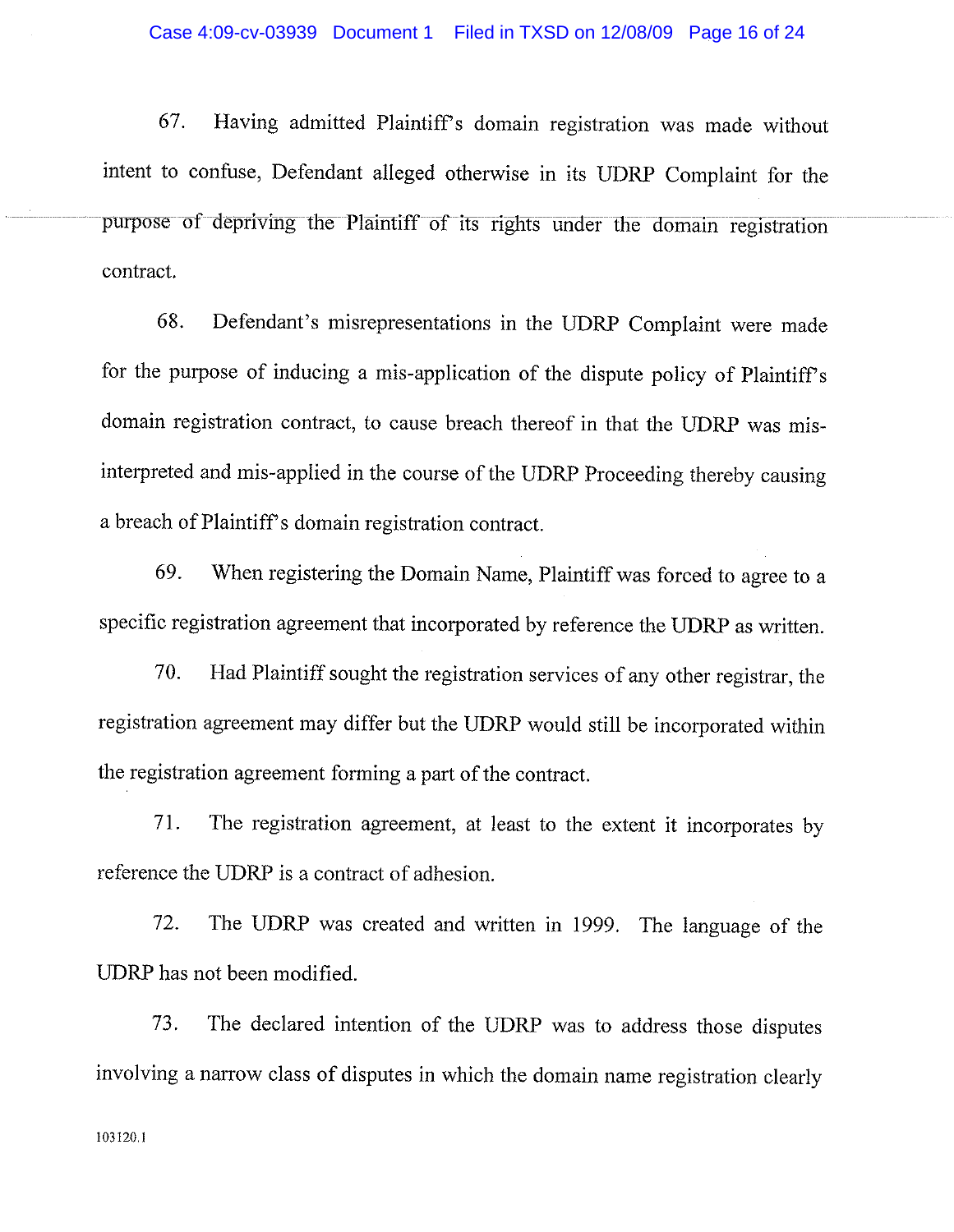constituted cyber squatting. The UDRP was created according to guidelines of the INTERNET NAMES **AND ADDRESSES:** "THE **MANAGEMENT**  $OF$ INTELLECTUAL PROPERTY ISSUES", Final Report of the WIPO Internet Domain Name Process April 30, 1999, issued by the World Intellectual Property Organization ("WIPO Final Report").

74. The WIPO Final Report included the following caveat regarding the

intent and operation of the UDRP:

34. It is further recognized that the goal of this WIPO Process is not to create new rights of intellectual property, nor to accord greater protection to intellectual property in cyberspace than that which exists elsewhere. Rather, the goal is to give proper and adequate expression to the existing, multilaterally agreed standards of intellectual property protection in the context of the new, multijurisdictional and vitally important medium of the Internet and the DNS that is responsible for directing traffic on the Internet

25. The WIPO Process seeks to find procedures that will avoid the unwitting diminution or frustration of agreed policies and rules for intellectual property protection.

35. Conversely, it is not intended that the means of according proper and adequate protection to agreed standards of intellectual property should result in a diminution in, or otherwise adversely affect, the enjoyment of other agreed rights, such as the rights guaranteed in the Universal Declaration of Human Rights."

Notwithstanding the original narrow intent of the UDRP, it has been 75. the subject of expansion undertaken as a result of continued panel decisions in which panelists impose conflicting personal views of the UDRP.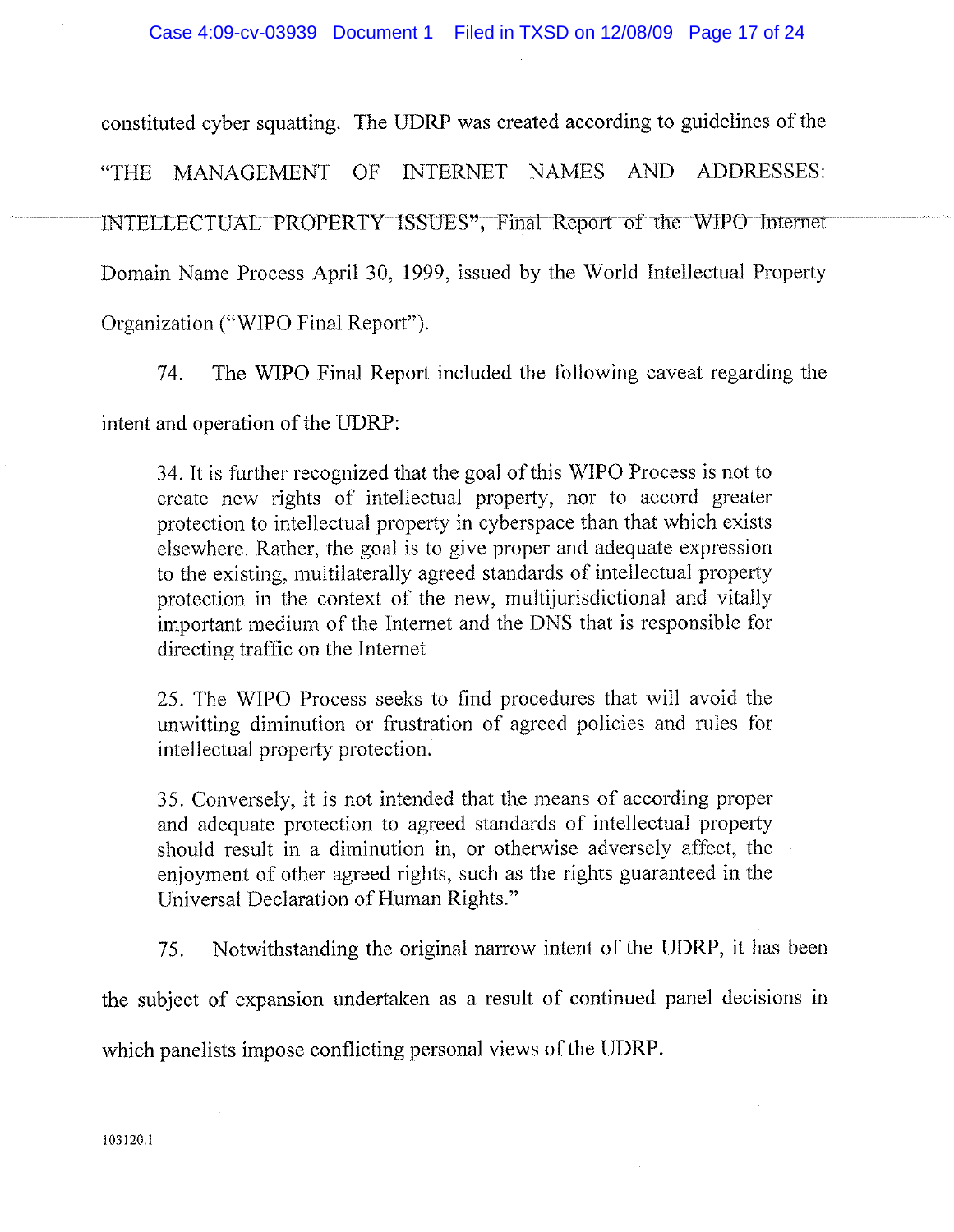As alleged above, to prevail in a UDRP involving a .org domain 76.

name, UDRP  $§4(a)$  specifies that the complainant must allege and prove the

following:

(i) the domain name is identical or confusingly similar to a trademark or service mark in which the complainant has rights; and

(ii) the domain name registrant has no rights or legitimate interests in respect of the domain name; and

(iii) the domain name has been registered and is being used in bad faith.

UDRP  $§$ 4(c) provides the following explanation as to how a domain 77.

name registrant may establish that it has "rights or legitimate interests in respect of

the domain name." UDRP  $§4(c)$  states as follows:

"c. How to Demonstrate Your Rights to and Legitimate Interests in the Domain Name in Responding to a Complaint. When you receive a complaint, you should refer to Paragraph 5 of the Rules of Procedure in determining how your response should be prepared. Any of the following circumstances, in particular but without limitation, if found by the Panel to be proved based on its evaluation of all evidence presented, shall demonstrate your rights or legitimate interests to the domain name for purposes of Paragraph  $4(a)(ii)$ :

(i) before any notice to you of the dispute, your use of, or demonstrable preparations to use, the domain name or a name corresponding to the domain name in connection with a bona fide offering of goods or services; or

(ii) you (as an individual, business, or other organization) have been commonly known by the domain name, even if you have acquired no trademark or service mark rights; or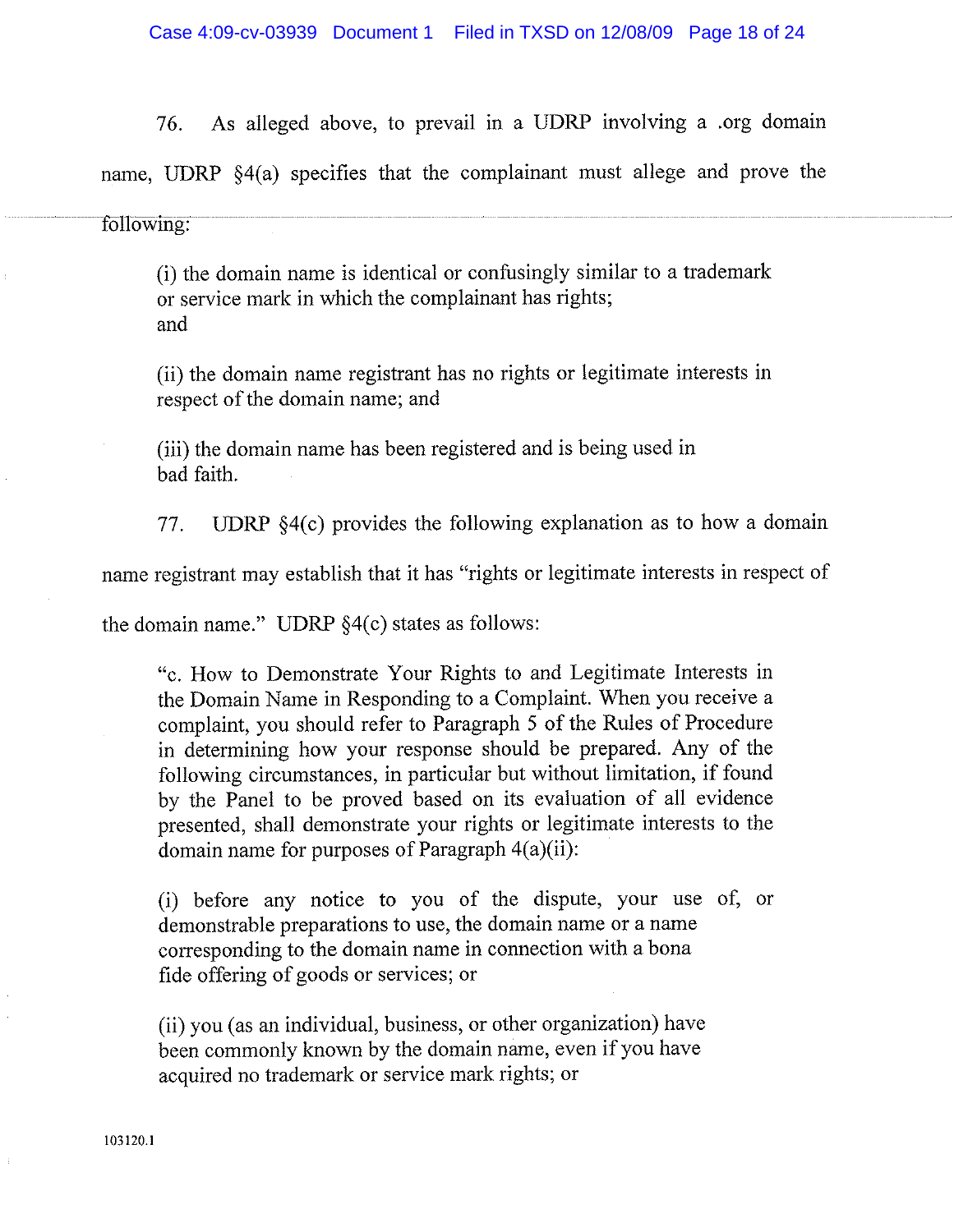(iii) you are making a legitimate noncommercial or fair use of the domain name, without intent for commercial gain to misleadingly divert consumers or to tarnish the trademark or service mark at issue.

UDRP  $§4(b)$  states as follows:

b. Evidence of Registration and Use in Bad Faith. For the purposes of Paragraph  $4(a)(iii)$ , the following circumstances, in particular but without limitation, if found by the Panel to be present, shall be evidence of the registration and use of a domain name in bad faith:

(i) circumstances indicating that you have registered or you have acquired the domain name primarily for the purpose of selling, renting, or otherwise transferring the domain name registration to the complainant who is the owner of the trademark or service mark or to a competitor of that complainant, for valuable consideration in excess of your

documented out-of-pocket costs directly related to the domain name; or

(ii) you have registered the domain name in order to prevent the owner of the trademark or service mark from reflecting the mark in a corresponding domain name, provided that you have engaged in a pattern of such conduct; or

(iii) you have registered the domain name primarily for the purpose of disrupting the business of a competitor; or

(iv) by using the domain name, you have intentionally attempted to attract, for commercial gain, Internet users to your web site or other on-line location, by creating a likelihood of confusion with the complainant's mark as to the source, sponsorship, affiliation, or endorsement of your web site or location or of a product or service on your web site or location.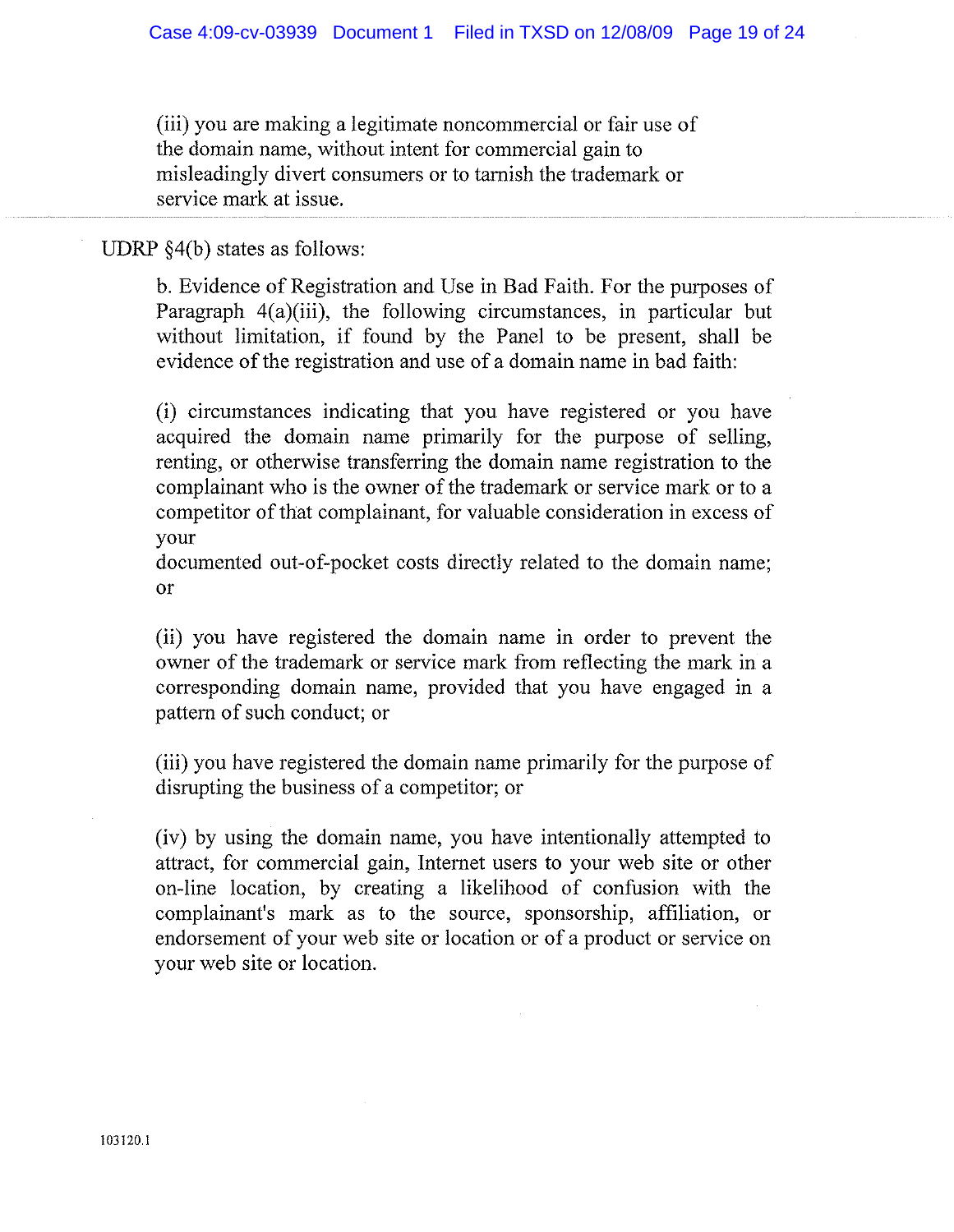78. In the UDRP proceeding at issue, at Defendant's, the panelist

disregarded UDRP §4(b) so as to deny that Plaintiff held a "right or legitimate

interest" in the Domain Name as a result of Plaintiff's use.

79. In the UDRP proceeding at issue, the panelist stated the following:

The fundamental question that arises for determination can be stated simply: does the absence of bad faith intent by the respondent at the time of acquisition of the disputed domain name inevitably preclude the complainant from succeeding under the Policy, even though the respondent has subsequently used the domain name in bad faith? In this Panel's view, the answer to that question is provided by the express terms of the Policy itself, and that answer is "no".

The panelist further stated:

the Policy expressly recognizes that the Paragraph  $4(a)(iii)$ requirement of bad faith can, in certain circumstances, be satisfied where the respondent has used the domain name in bad faith, even though the respondent may not have been acting in bad faith at the time of acquisition of the domain name.

The Panelist further stated:

The Policy itself expressly recognizes that, where the disputed domain name is identical or confusingly similar to the complainant's trademark and the respondent has no rights or legitimate interests in the domain name, in certain circumstances bad faith use of a domain name *alone* is sufficient to entitle the complainant to a remedy. The Policy describes, in Paragraph 4(b)(iv), one instance of such circumstances. Other instances of such circumstances may be found by a panel, on consideration of all the facts before it.

80. A plain reading of the UDRP does not support such findings or conclusions as stated by the panelist in the UDRP proceeding involving the Domain Name.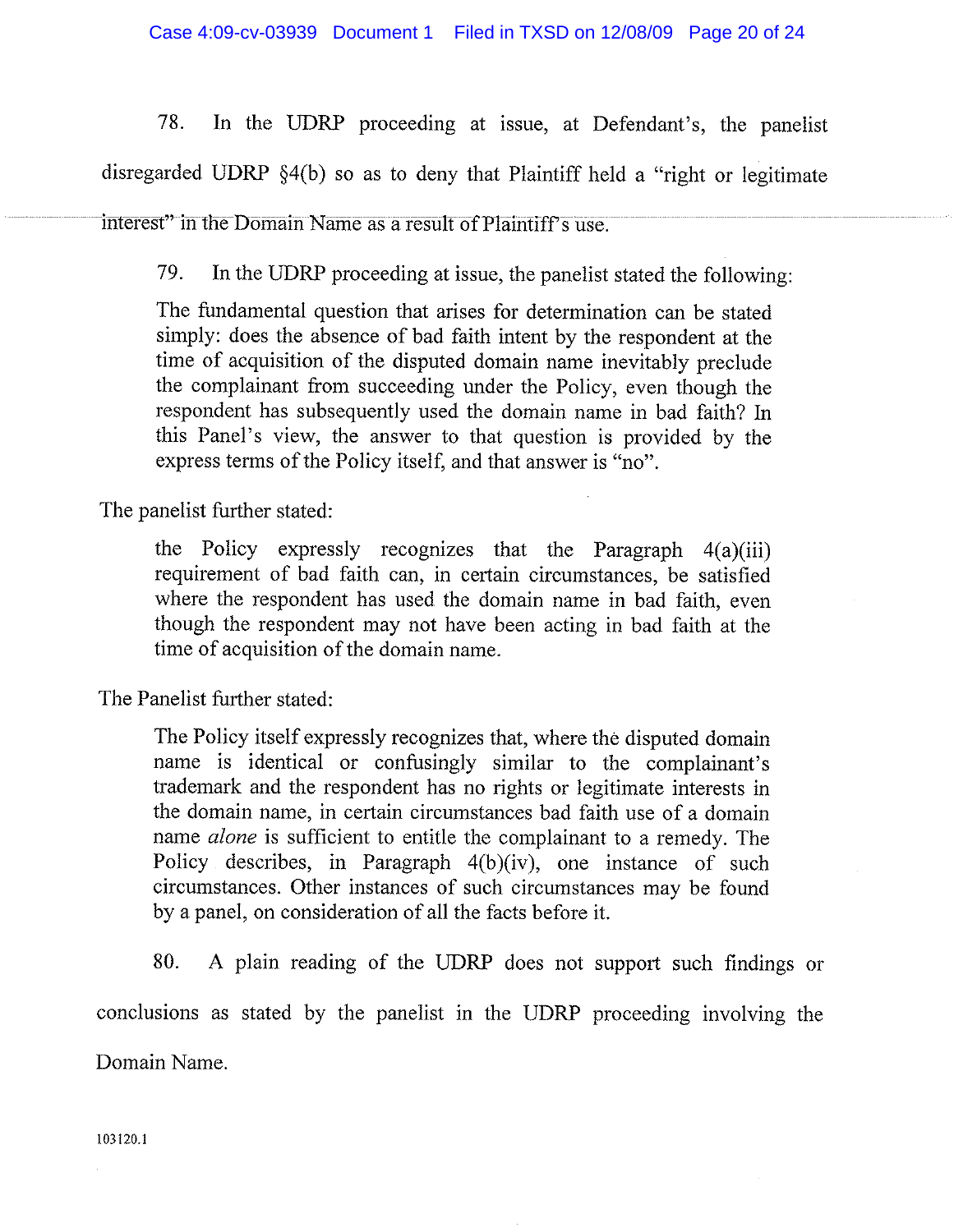81. Improper application of the UDRP, as precipitated by the Defendant, to provide for remedies in factual situations not provided for in the UDRP exposes the Plaintiff, and indeed any domain name registration to which the UDRP applies, to a continuing uncertainty as to its contractual rights and obligations under the relevant registration agreement.

82. Improper application of the UDRP to provide for remedies in factual situations not provided for in the UDRP subjects the Plaintiff, and indeed any domain name registration to which the UDRP applies, to a continuing unilateral amendment of the provisions of the relevant registration agreement by a person/entity who is not a party to such registration agreement.

83. Contracts are to be interpreted according to the plain meaning of the terms thereof. Absent legally recognized exceptions, contracts are to be interpreted using the language contained therein.

Defendant's representations in the UDRP were made for the purpose 84. of inducing a mis-application of the terms of Plaintiff's registration contract, resulting in breach of the contract.

#### IX. **FOURTH CAUSE OF ACTION CONVERSION**

85. Plaintiff incorporates the allegations set forth in paragraphs 1 through 84 above.

103120.1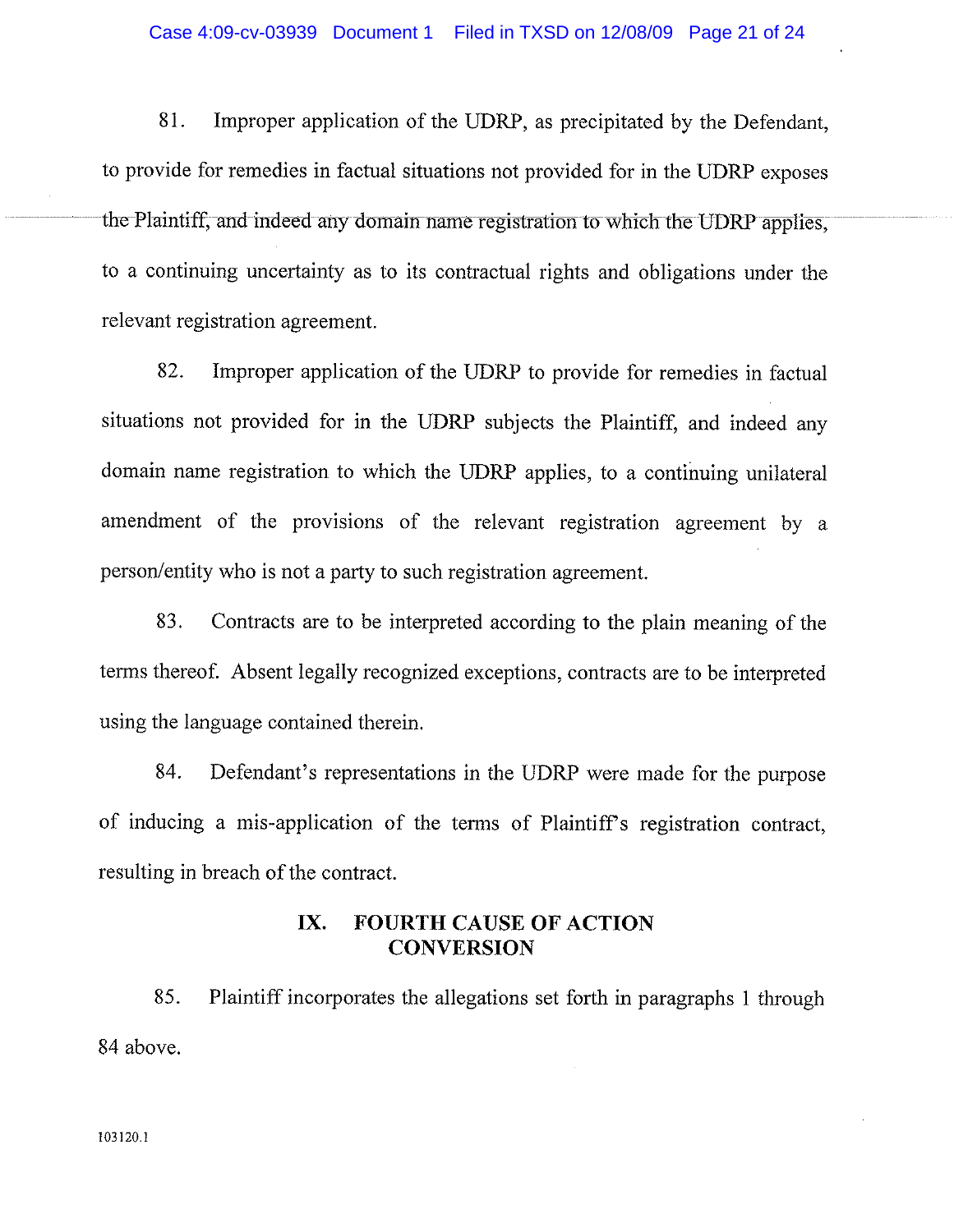86. Plaintiff owns a valuable property right in possession of the Domain Name.

By invoking the UDRP, Defendant has assertion of dominion over the  $87.$ Domain Name and has impaired Plaintiff's possession and control of the Domain Name.

Defendant continues to willfully exert dominion over the Domain 88. Name.

Absent a declaration of this court, Defendant will continue to exert 89. dominion over the Domain Name and wrest all rights in the Domain Name from Plaintiff for Defendant's use thereof.

WHEREFORE, plaintiff respectfully requests judgment against defendant as follows:

- $A.$ Declaration by the Court, that Defendant has no trademark rights that are subject to protection in the United States.
- $B.$ Declaration by the Court that, pursuant to 15 U.S.C.  $\delta$  1114(2)(D)(iv)-(v), plaintiff is entitled to registration, ownership and use of the domain name PARVI.ORG.
- Declaration by the Court that, pursuant to 28 U.S.C. § 2201, Plaintiff's  $C_{\cdot}$ registration of the Domain Name is lawful and does not infringe on any trade or service mark right the Defendant may claim in the United States: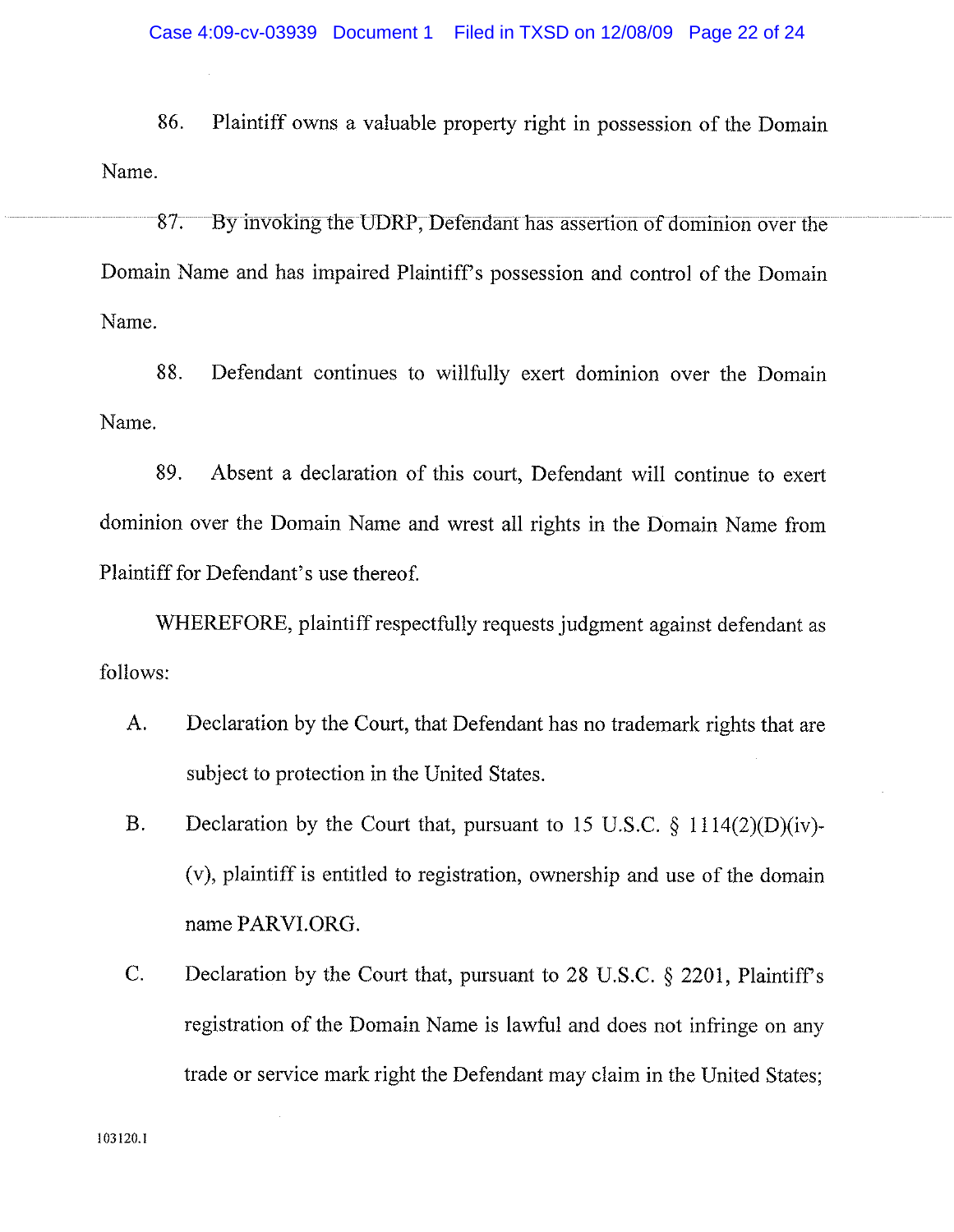- A Judgment that Defendant has attempted unlawfully to interfere with D. Plaintiff's rights and expectations under its domain name registration contract and has induced a breach thereof by making false statements resulting in mis-application of the dispute policy embodied therein;
- $E.$ Declaration by the Court that the UDRP decision was an improper interpretation of the contractual rights of Plaintiff under its registration agreement;
- Declaration by the Court that as a matter of contract between the domain  $F.$ name registrant and the domain name registrar, the UDRP requires that a complainant therein prove that the registrant both registered the domain name in bad faith and subsequently used the domain name in bad faith;
- Declaration by the Court that the UDRP does not recognize that, where G. the disputed domain name is identical or confusingly similar to the complainant's trademark and the respondent has no rights or legitimate interests in the domain name, in certain circumstances bad faith use of a domain name alone is sufficient to entitle the complainant to a remedy under the UDRP;
- Damages according to proof at trial but in an amount not less than H.  $$100,000.00;$
- I. Punitive damages according to proof at trial;